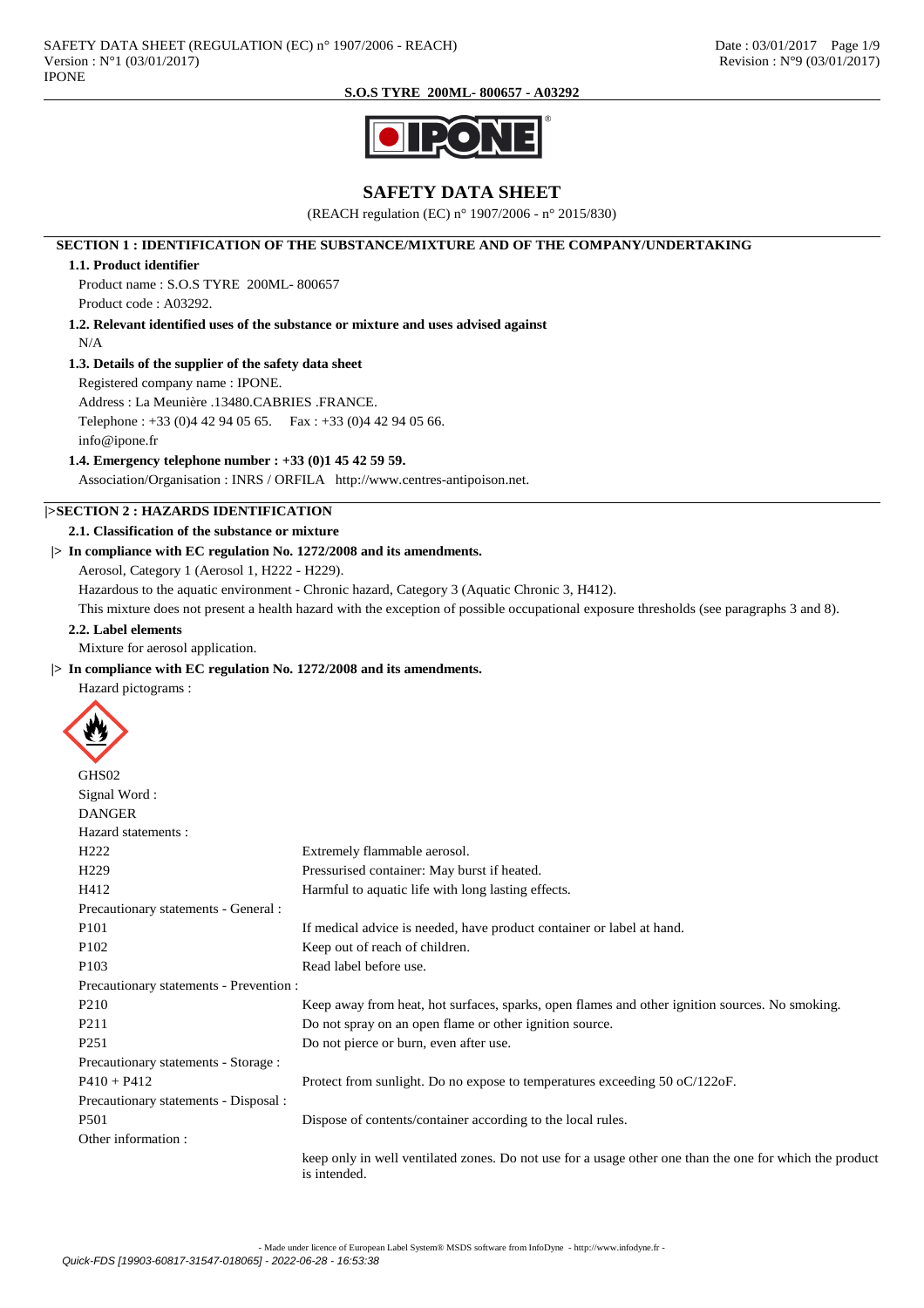#### **2.3. Other hazards**

REACH SVHC < 0.1% Considering the information communicated by our suppliers, according to the article 33 of the REACH, the mixture contains, in the date of revision of the FDS, less than 0.1 % m/m of ' Substances extrêment worrisome ' ( SVHC) published by the European Agency of Chemicals ( ECHA) according to the article 57 of the REACH: http: // echa.europa.eu / fr / candidate-liste-table

# **|>SECTION 3 : COMPOSITION/INFORMATION ON INGREDIENTS**

# **3.2. Mixtures**

|  | $\triangleright$ Composition : |  |
|--|--------------------------------|--|
|--|--------------------------------|--|

| $\sim$ $\sim$ $\sim$ $\sim$ $\sim$ $\sim$ $\sim$ $\sim$ |                         |                |                             |
|---------------------------------------------------------|-------------------------|----------------|-----------------------------|
| Identification                                          | (EC) 1272/2008          | Note           | $\%$                        |
| INDEX: 601-004-00-0                                     | GHS02, GHS04            | $\overline{C}$ | $10 \le x \frac{9}{6} < 25$ |
| CAS: 106-97-8                                           | Dgr                     | $[1]$          |                             |
| EC: 203-448-7                                           | Flam. Gas 1, H220       | $[7]$          |                             |
|                                                         |                         |                |                             |
| <b>BUTANE</b>                                           |                         |                |                             |
| INDEX: 601-003-00-5                                     | GHS02, GHS04            | $[1]$          | $10 \le x \frac{9}{6} < 25$ |
| $CAS: 74-98-6$                                          | Dgr                     | $[7]$          |                             |
| EC: 200-827-9                                           | Flam. Gas 1, H220       |                |                             |
|                                                         |                         |                |                             |
| <b>PROPANE</b>                                          |                         |                |                             |
| INDEX: 601-004-00-0                                     | GHS02, GHS04            | $\mathcal{C}$  | $2.5 \le x \% < 10$         |
| CAS: 75-28-5                                            | Dgr                     | $[1]$          |                             |
| EC: 200-857-2                                           | Flam. Gas 1, H220       | $[7]$          |                             |
|                                                         |                         |                |                             |
| <b>ISOBUTANE</b>                                        |                         |                |                             |
| $CAS: 57-55-6$                                          |                         | [1]            | $2.5 \le x \% < 10$         |
| EC: 200-338-0                                           |                         |                |                             |
|                                                         |                         |                |                             |
| <b>PROPYLENE GLYCOL</b>                                 |                         |                |                             |
| INDEX: 030-013-00-7                                     | GHS09                   | $[1]$          | $0 \le x \% < 2.5$          |
| CAS: 1314-13-2                                          | Wng                     |                |                             |
| EC: 215-222-5                                           | Aquatic Acute 1, H400   |                |                             |
| REACH: 01-2119463881-32                                 | $M$ Acute = 1           |                |                             |
|                                                         | Aquatic Chronic 1, H410 |                |                             |
| <b>ZINC OXIDE</b>                                       | $M$ Chronic = 1         |                |                             |
| CAS: 61788-90-7                                         | GHS07, GHS05, GHS09     |                | $0 \le x \% < 2.5$          |
| EC: 263-016-9                                           | Dgr                     |                |                             |
| REACH: 01-2119490061-47                                 | Acute Tox. 4, H302      |                |                             |
|                                                         | Skin Irrit. 2, H315     |                |                             |
| OXYDE DE (COCO FRACTONNÉ)                               | Eye Dam. 1, H318        |                |                             |
| <b>DIMÉTHYLAMINE</b>                                    | Aquatic Chronic 2, H411 |                |                             |
|                                                         | Aquatic Acute 1, H400   |                |                             |
|                                                         | $M$ Acute = 1           |                |                             |

#### **Information on ingredients :**

[1] Substance for which maximum workplace exposure limits are available.

# **|>SECTION 4 : FIRST AID MEASURES**

As a general rule, in case of doubt or if symptoms persist, always call a doctor.

NEVER induce swallowing by an unconscious person.

# **4.1. Description of first aid measures**

### **|> In the event of exposure by inhalation :**

In case of massive inhalation transport the patient outdoors and keep him for the warmth and for the rest.

#### **In the event of splashes or contact with eyes :**

Wash thoroughly with fresh, clean water for 15 minutes holding the eyelids open.

Send the subject at an ophtalmologist, in particular if it appears a redness, a pain or a visual embarrassment.

# **|> In the event of splashes or contact with skin :**

Remove contaminated clothing and wash skin thoroughly with soap and water or a recognized cleaner. DO NOT use solvents or thinners.

<sup>[7]</sup> Propellant gas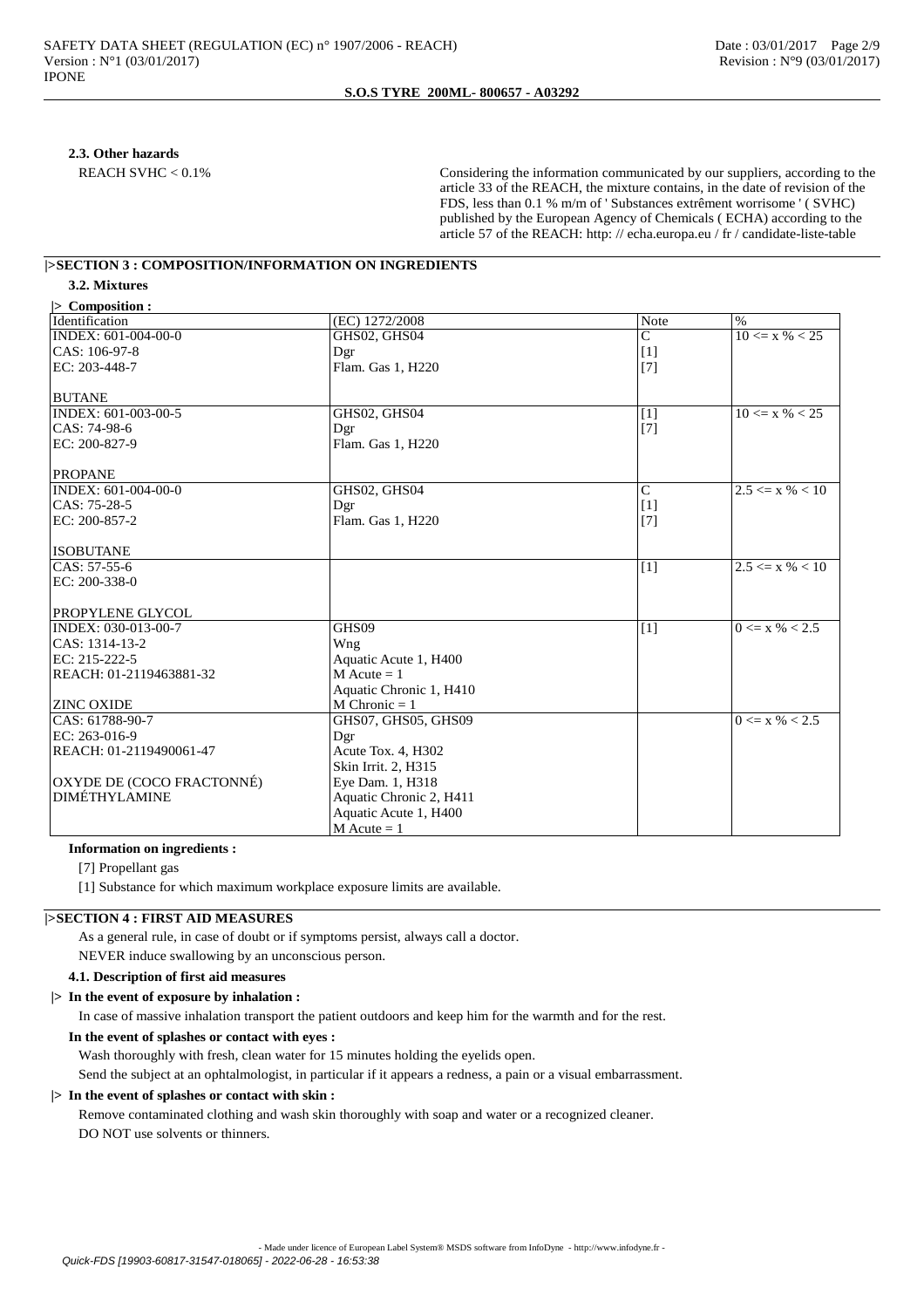#### **In the event of swallowing :**

In the event of swallowing, if the quantity is small (no more than one mouthful), rinse the mouth with water and consult a doctor. Keep the person exposed at rest. Do not force vomiting.

Seek medical attention, showing the label.

If swallowed accidentally, call a doctor to ascertain whether observation and hospital care will be necessary. Show the label.

### **4.2. Most important symptoms and effects, both acute and delayed**

No data available.

# **4.3. Indication of any immediate medical attention and special treatment needed**

No data available.

# **SECTION 5 : FIREFIGHTING MEASURES**

Flammable.

Chemical powders, carbon dioxide and other extinguishing gas are suitable for small fires.

# **5.1. Extinguishing media**

Keep packages near the fire cool, to prevent pressurised containers from bursting.

# **Suitable methods of extinction**

- In the event of a fire, use :
- sprayed water or water mist
- water with AFFF (Aqueous Film Forming Foam) additive
- halon
- foam
- multipurpose ABC powder
- BC powder
- carbon dioxide (CO2)

Prevent the effluent of fire-fighting measures from entering drains or waterways.

### **Unsuitable methods of extinction**

- In the event of a fire, do not use :
- water jet

#### **5.2. Special hazards arising from the substance or mixture**

A fire will often produce a thick black smoke. Exposure to decomposition products may be hazardous to health.

Do not breathe in smoke.

In the event of a fire, the following may be formed :

- carbon monoxide (CO)
- carbon dioxide (CO2)
- phosgene (CCl2O)

# **5.3. Advice for firefighters**

Due to the toxicity of the gas emitted on thermal decomposition of the products, fire-fighting personnel are to be equipped with autonomous insulating breathing apparatus.

# **|>SECTION 6 : ACCIDENTAL RELEASE MEASURES**

# **6.1. Personal precautions, protective equipment and emergency procedures**

Consult the safety measures listed under headings 7 and 8.

### **For non first aid worker**

Because of the organic solvents contained in the mixture, eliminate sources of ignition and ventilate the area.

# **For first aid worker**

First aid workers will be equipped with suitable personal protective equipment (See section 8).

#### **|> 6.2. Environmental precautions**

Contain and control the leaks or spills with non-combustible absorbent materials such as sand, earth, vermiculite, diatomaceous earth in drums for waste disposal.

Prevent any material from entering drains or waterways.

#### **6.3. Methods and material for containment and cleaning up**

Clean preferably with a detergent, do not use solvents.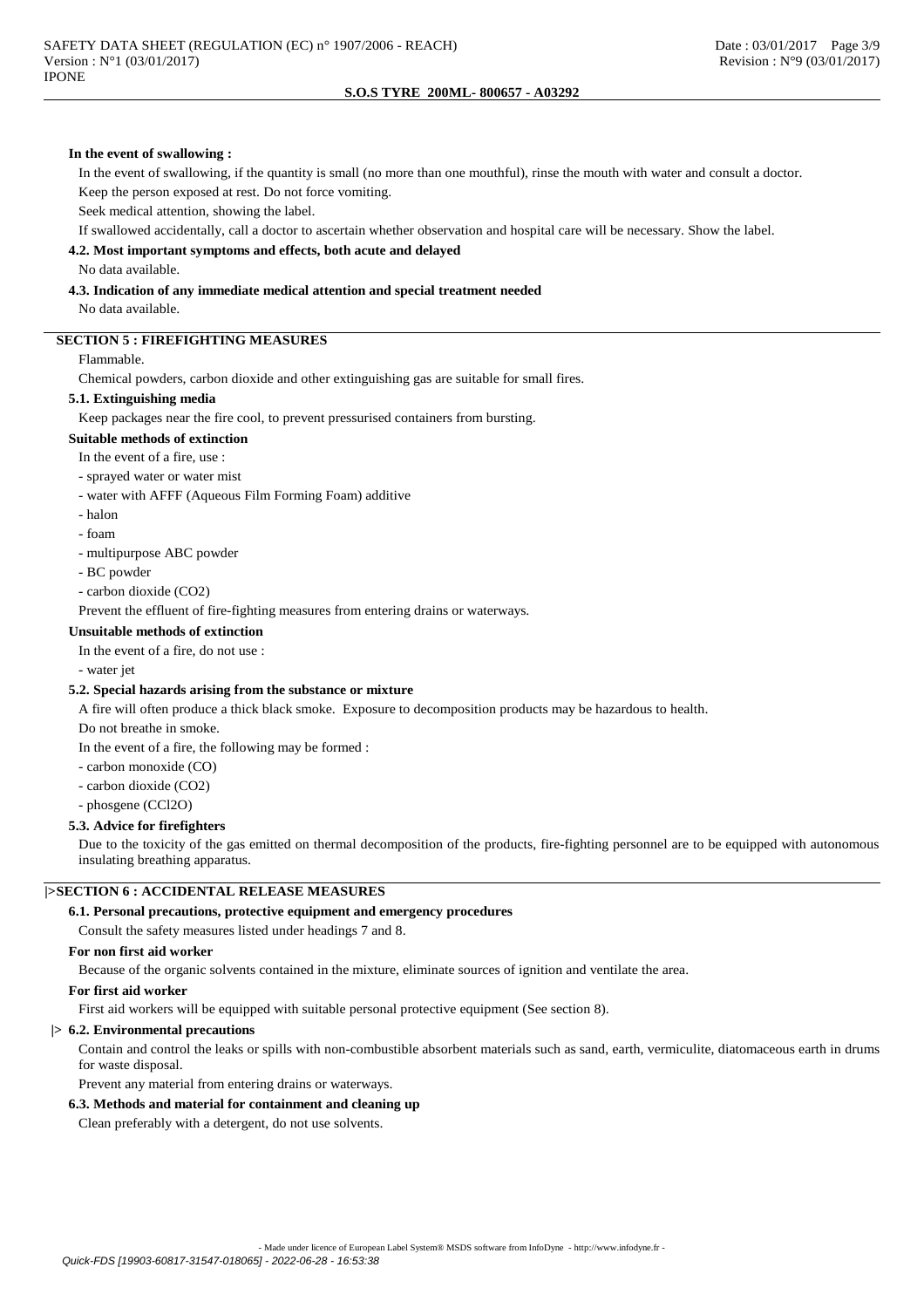# **6.4. Reference to other sections**

No data available.

# **|>SECTION 7 : HANDLING AND STORAGE**

Requirements relating to storage premises apply to all facilities where the mixture is handled.

# **|> 7.1. Precautions for safe handling**

Always wash hands after handling.

Ensure that there is adequate ventilation, especially in confined areas.

# **Fire prevention :**

#### Handle in well-ventilated areas.

Vapours are heavier than air. They can spread along the ground and form mixtures that are explosive with air.

Prevent the formation of flammable or explosive concentrations in air and avoid vapor concentrations higher than the occupational exposure **limits** 

Do not spray on a naked flame or any incandescent material.

Do not pierce or burn, even after use.

Use the mixture in premises free of naked flames or other sources of ignition and ensure that electrical equipment is suitably protected. Keep packages tightly closed and away from sources of heat, sparks and naked flames.

Do not use tools which may produce sparks. Do not smoke.

Prevent access by unauthorised personnel.

#### **Recommended equipment and procedures :**

For personal protection, see section 8.

Observe precautions stated on label and also industrial safety regulations.

Do not breathe in aerosols.

Packages which have been opened must be reclosed carefully and stored in an upright position.

# **|> Prohibited equipment and procedures :**

### No smoking, eating or drinking in areas where the mixture is used.

### **7.2. Conditions for safe storage, including any incompatibilities**

No data available.

# **Storage**

Keep out of reach of children.

Keep the container tightly closed in a dry, well-ventilated place.

Keep away from all sources of ignition - do not smoke.

Keep well away from all sources of ignition, heat and direct sunlight.

The floor must be impermeable and form a collecting basin so that, in the event of an accidental spillage, the liquid cannot spread beyond this area.

Pressurised container: protect from sunlight and do not expose to temperatures exceeding 50°C.

# **Packaging**

Always keep in packaging made of an identical material to the original.

# **7.3. Specific end use(s)**

No data available.

# **|>SECTION 8 : EXPOSURE CONTROLS/PERSONAL PROTECTION**

### **8.1. Control parameters**

# **|> Occupational exposure limits :**

- ACGIH TLV (American Conference of Governmental Industrial Hygienists, Threshold Limit Values, 2010) :

| CAS             | 'TWA :               | STEL:            | Ceiling: | Definition: | Criteria: |
|-----------------|----------------------|------------------|----------|-------------|-----------|
| $106-97-8$      | $1000$ ppm           |                  |          |             |           |
| $ 74-98-6 $     | $1000$ ppm           |                  |          |             |           |
| $175 - 28 - 5$  | $1000$ ppm           |                  |          |             |           |
| $1314 - 13 - 2$ | $\sqrt{2}$ (R) mg/m3 | $10(R)$ mg/m $3$ |          |             |           |

- Germany - AGW (BAuA - TRGS 900, 21/06/2010) :

| CAS            | VME : | VME:         | Excess | <b>Notes</b> |
|----------------|-------|--------------|--------|--------------|
| $106 - 97 - 8$ |       | $1000$ ppm   |        | 4(II)        |
|                |       | $2400$ mg/m3 |        |              |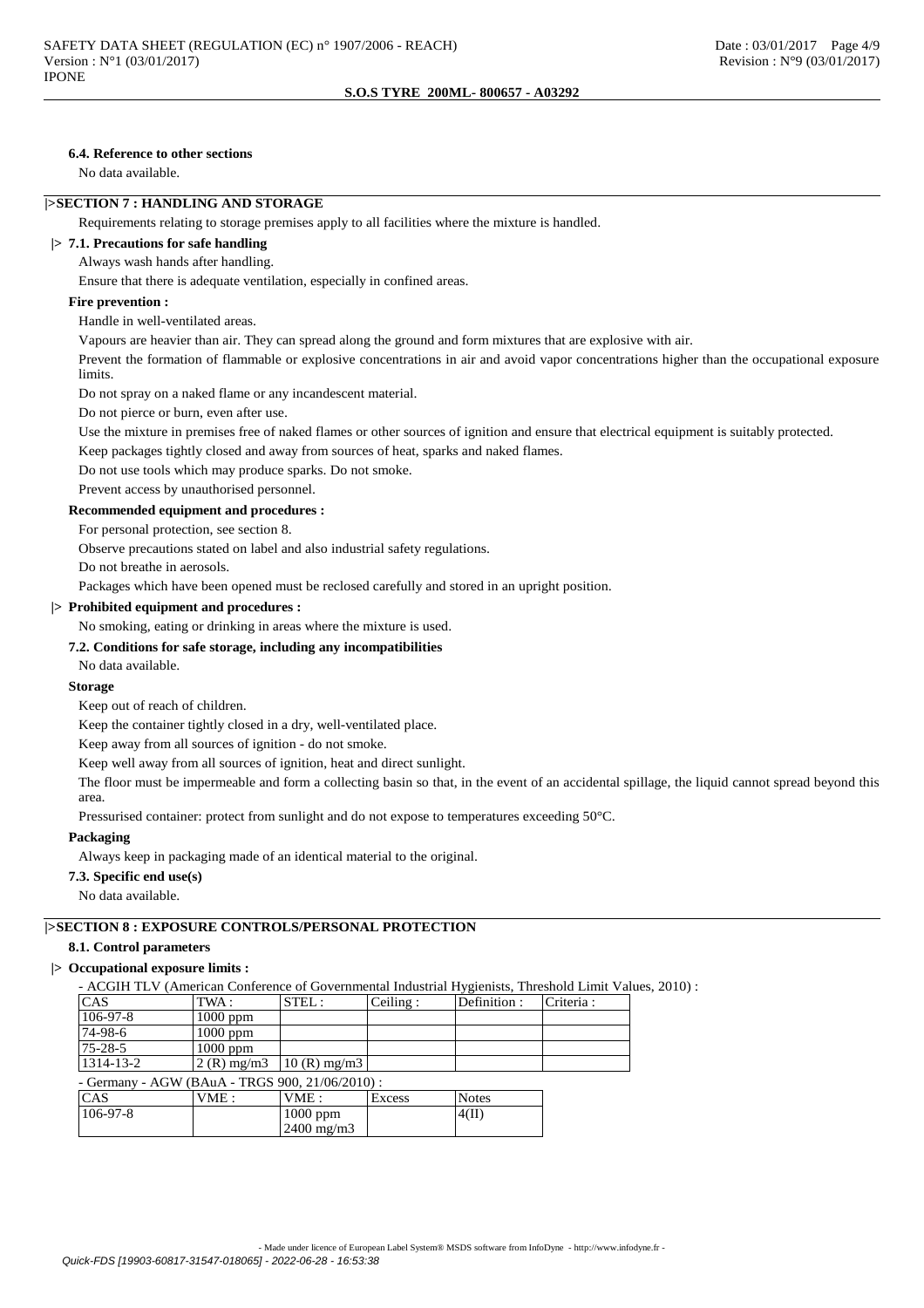| 74-98-6                                                        |                       | 1000 ppm                  |          | 4(II)                 |           |         |
|----------------------------------------------------------------|-----------------------|---------------------------|----------|-----------------------|-----------|---------|
|                                                                |                       | 1800 mg/m3                |          |                       |           |         |
| $75 - 28 - 5$                                                  |                       | $1000$ ppm                |          | 4(II)                 |           |         |
|                                                                |                       | $2400 \text{ mg/m}$       |          |                       |           |         |
| - France (INRS - ED984 : 2012) :                               |                       |                           |          |                       |           |         |
| <b>CAS</b>                                                     | $VME-ppm$ :           | $VME-mg/m3$ : $VLE-ppm$ : |          | $VLE-mg/m3$ : Notes : |           | TMP No: |
| $106-97-8$                                                     | 800                   | 1900                      |          |                       |           |         |
| 1314-13-2                                                      |                       | 5                         |          |                       |           | -       |
| - UK / WEL (Workplace exposure limits, $EH40/2005$ , $2007$ ): |                       |                           |          |                       |           |         |
| <b>CAS</b>                                                     | TWA :                 | STEL:                     | Ceiling: | Definition:           | Criteria: |         |
| $106-97-8$                                                     | $600$ ppm             | $750$ ppm                 |          | Carc                  |           |         |
|                                                                | $1450 \text{ mg/m}$ 3 | $1810 \text{ mg/m}$       |          |                       |           |         |
| $57 - 55 - 6$                                                  | $150$ ppm             |                           |          |                       |           |         |
|                                                                | $474$ mg/m $3$        |                           |          |                       |           |         |

# **8.2. Exposure controls**

# **Personal protection measures, such as personal protective equipment**

Pictogram(s) indicating the obligation of wearing personal protective equipment (PPE) :



Use personal protective equipment that is clean and has been properly maintained.

Store personal protective equipment in a clean place, away from the work area.

Never eat, drink or smoke during use. Remove and wash contaminated clothing before re-using. Ensure that there is adequate ventilation, especially in confined areas.

# **|> - Eye / face protection**

Avoid contact with eyes.

Use eye protectors designed to protect against liquid splashes

Before handling, wear safety goggles in accordance with standard EN166.

Glasses in case of risk of projections.

#### **|> - Hand protection**

Type of gloves recommended :

- Natural latex
- Nitrile rubber (butadiene-acrylonitrile copolymer rubber (NBR))
- PVC (polyvinyl chloride)
- PVA (Polyvinyl alcohol)

- Butyl Rubber (Isobutylene-isoprene copolymer)

Recommended properties :

- Impervious gloves in accordance with standard EN374

#### **- Body protection**

Work clothing worn by personnel shall be laundered regularly.

After contact with the product, all parts of the body that have been soiled must be washed.

# **- Respiratory protection**

Type of FFP mask :

Wear a disposable half-mask aerosol filter in accordance with standard EN149.

Category :

- FFP1

Anti-gas and vapour filter(s) (Combined filters) in accordance with standard EN14387 :

#### - AX (Brown)

Particle filter according to standard EN143 :

- P1 (White)

Types, classes and filters for respiratory protection above are recommended in case of confrontation at concentrations higher than the exposure limits specified under 8.1. (Control parameters) .They should be adjusted according to actual conditions. they may not be necessary if the product is used outdoors or in a well ventilated area.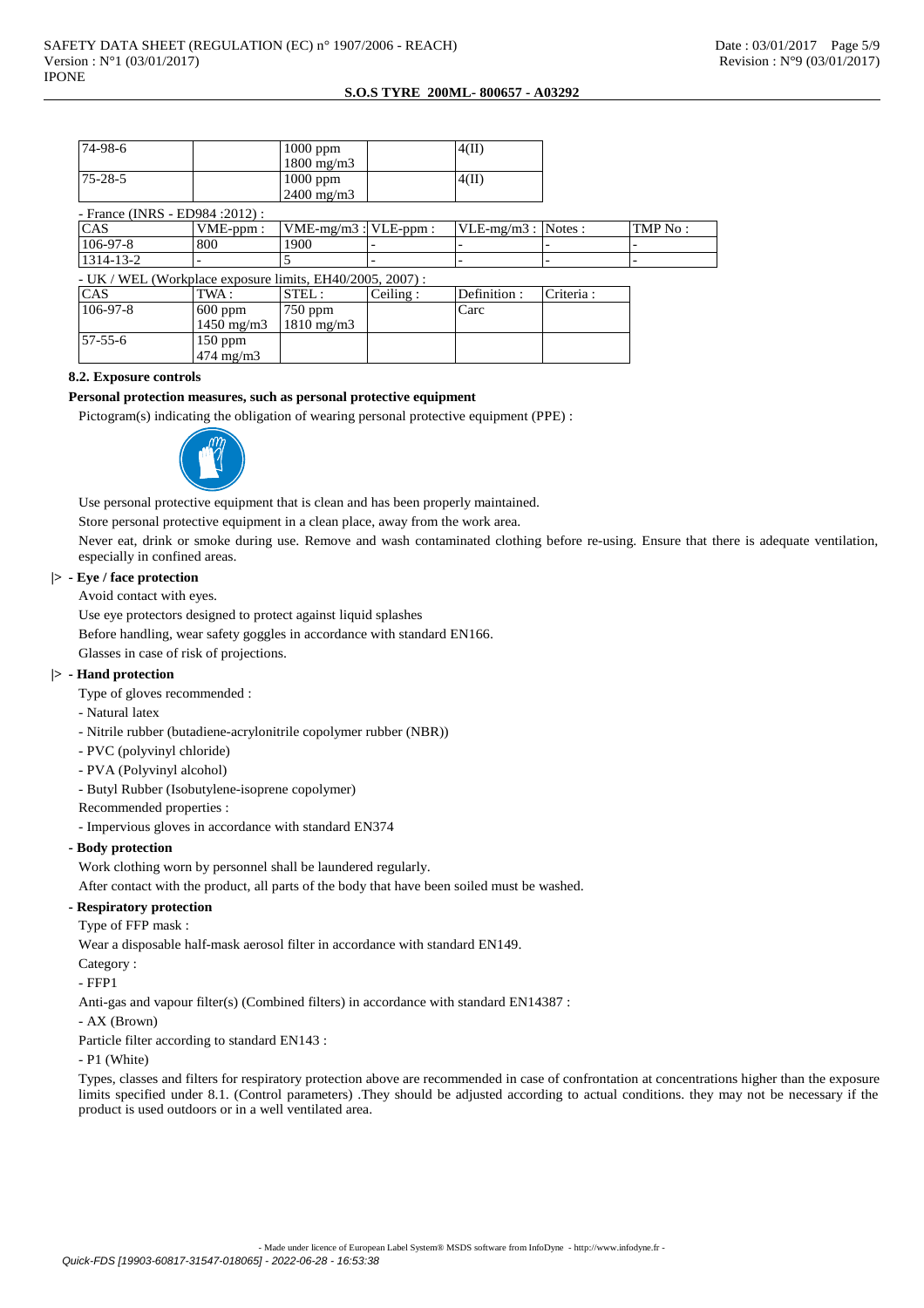# **|>SECTION 9 : PHYSICAL AND CHEMICAL PROPERTIES**

|  | 9.1. Information on basic physical and chemical properties |  |  |  |
|--|------------------------------------------------------------|--|--|--|
|  |                                                            |  |  |  |

| <b>General information:</b>                              |                       |
|----------------------------------------------------------|-----------------------|
| Physical state:                                          | Fluid liquid.         |
|                                                          | Spray.                |
| > Important health, safety and environmental information |                       |
| pH:                                                      | Not stated.           |
|                                                          | Slightly basic.       |
| Boiling point/boiling range :                            | Not specified.        |
| Vapour pressure $(50^{\circ}C)$ :                        | Not relevant.         |
| Density:                                                 | < 1                   |
| Water solubility:                                        | Dilutable.            |
| Melting point/melting range :                            | Not specified.        |
| Self-ignition temperature :                              | Not specified.        |
| Decomposition point/decomposition range :                | Not specified.        |
| Chemical combustion heat:                                | $>= 30 \text{ kJ/g}.$ |
| 9.2. Other information                                   |                       |

No data available.

# **SECTION 10 : STABILITY AND REACTIVITY**

# **10.1. Reactivity**

No data available.

### **10.2. Chemical stability**

This mixture is stable under the recommended handling and storage conditions in section 7.

#### **10.3. Possibility of hazardous reactions**

When exposed to high temperatures, the mixture can release hazardous decomposition products, such as carbon monoxide and dioxide, fumes and nitrogen oxide.

### **10.4. Conditions to avoid**

Any apparatus likely to produce a flame or to have a metallic surface at high temperature (burners, electric arcs, furnaces etc.) must not be allowed on the premises.

- Avoid :
- heating
- heat
- frost

#### **10.5. Incompatible materials**

#### **10.6. Hazardous decomposition products**

The thermal decomposition may release/form :

- carbon monoxide (CO)
- carbon dioxide (CO2)
- phosgene (CCl2O)

# **|>SECTION 11 : TOXICOLOGICAL INFORMATION**

#### **11.1. Information on toxicological effects**

Splashes in the eyes may cause irritation and reversible damage

# **11.1.1. Substances**

No toxicological data available for the substances.

#### **|> 11.1.2. Mixture**

No toxicological data available for the mixture.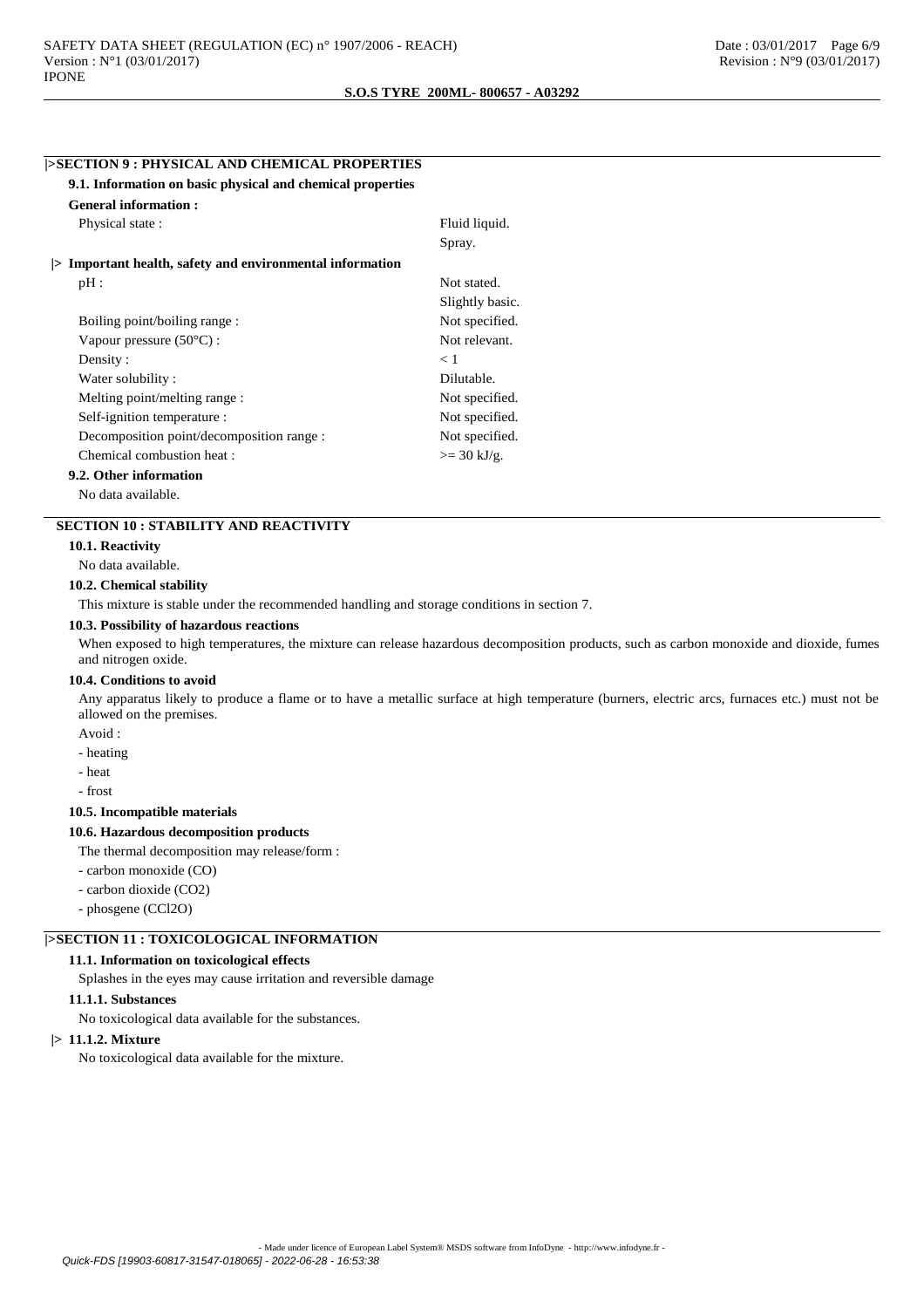# **SECTION 12 : ECOLOGICAL INFORMATION** Harmful to aquatic life with long lasting effects. The product must not be allowed to run into drains or waterways.

### **12.1. Toxicity**

#### **12.1.1. Substances**

OXYDE DE (COCO FRACTONNÉ) DIMÉTHYLAMINE (CAS: 61788-90-7) Algae toxicity : ECr50 = 0.11 mg/l Factor  $M = 1$ 

Species : Pseudokirchnerella subcapitata Duration of exposure : 96 h

#### **12.1.2. Mixtures**

No aquatic toxicity data available for the mixture.

#### **12.2. Persistence and degradability**

#### **12.2.1. Substances**

OXYDE DE (COCO FRACTONNÉ) DIMÉTHYLAMINE (CAS: 61788-90-7) Biodegradability : Rapidly degradable.

#### **12.3. Bioaccumulative potential**

No data available.

### **12.4. Mobility in soil**

No data available.

### **12.5. Results of PBT and vPvB assessment**

No data available.

#### **12.6. Other adverse effects**

No data available.

# **SECTION 13 : DISPOSAL CONSIDERATIONS**

Proper waste management of the mixture and/or its container must be determined in accordance with Directive 2008/98/EC.

### **13.1. Waste treatment methods**

Do not pour into drains or waterways.

# **Waste :**

Waste management is carried out without endangering human health, without harming the environment and, in particular without risk to water, air, soil, plants or animals.

Recycle or dispose of waste in compliance with current legislation, preferably via a certified collector or company.

Do not contaminate the ground or water with waste, do not dispose of waste into the environment.

#### **Soiled packaging :**

Empty container completely. Keep label(s) on container. Give to a certified disposal contractor.

# **|>SECTION 14 : TRANSPORT INFORMATION**

Transport product in compliance with provisions of the ADR for road, RID for rail, IMDG for sea and ICAO/IATA for air transport (ADR 2015 - IMDG 2014 - ICAO/IATA 2016).

### **14.1. UN number**

1950

#### **14.2. UN proper shipping name**

UN1950=AEROSOLS, flammable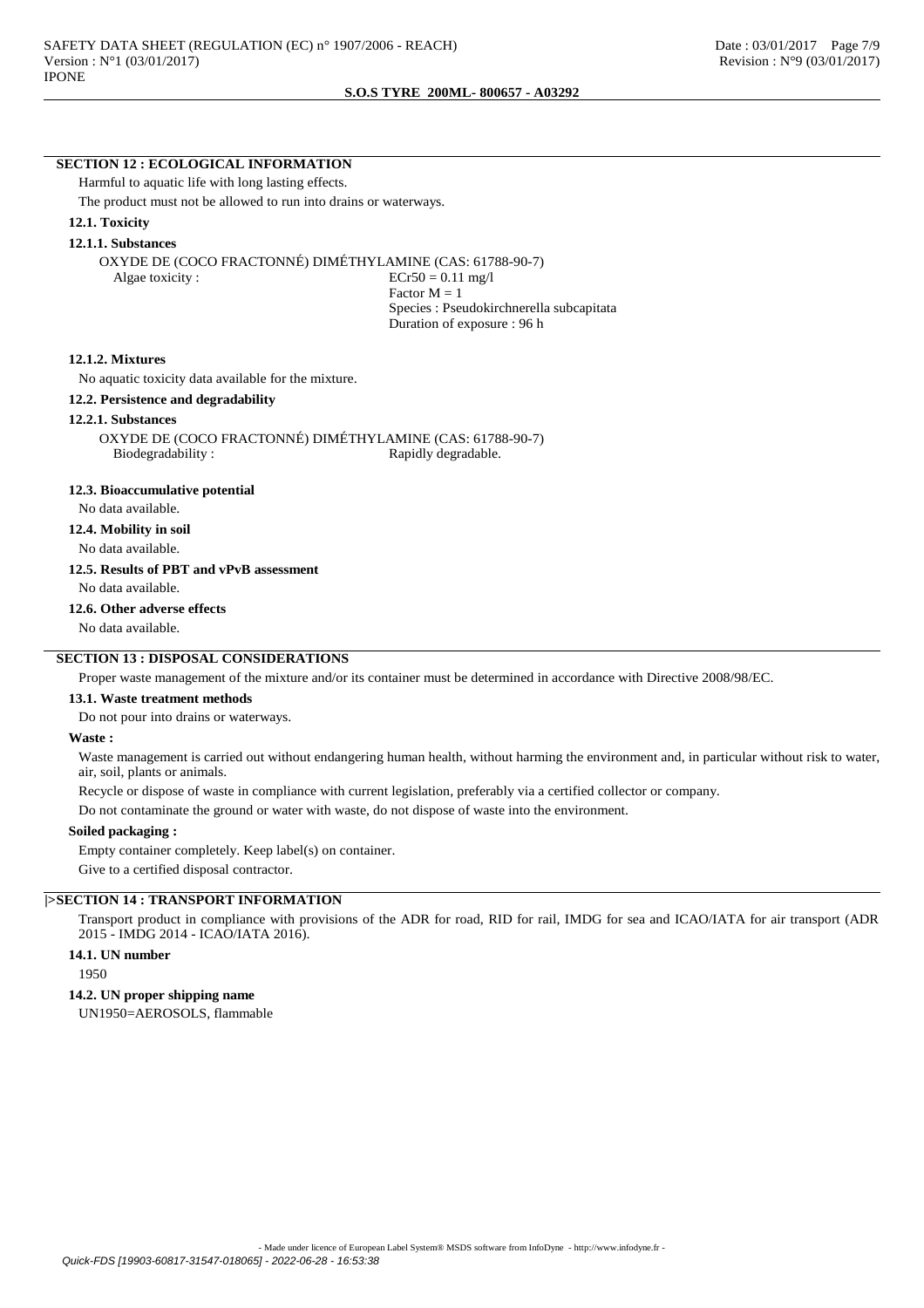# **14.3. Transport hazard class(es)**



### **14.4. Packing group**

### **14.5. Environmental hazards**

-

-

### **14.6. Special precautions for user**

| <b>ADR/RID</b> | Class | Code              | Pack gr. | Label       | Ident.          | LO             | Provis.          | EO               | Cat.           | Tunnel |
|----------------|-------|-------------------|----------|-------------|-----------------|----------------|------------------|------------------|----------------|--------|
|                |       | 5F                |          | $\angle .1$ |                 | 1 L            | 190 327 344 625  | E <sub>0</sub>   |                | ◡      |
|                |       |                   |          |             |                 |                |                  |                  |                |        |
| <b>IMDG</b>    | Class | $2^{\circ}$ Label | Pack gr. | LO          | <b>EMS</b>      | Provis.        | EO               |                  |                |        |
|                | 2.1   | See SP631-        |          | SP277       | F-D.S-U         | 63 190 277 327 | E <sub>0</sub>   |                  |                |        |
|                |       |                   |          |             |                 | 344 959        |                  |                  |                |        |
|                |       |                   |          |             |                 |                |                  |                  |                |        |
| <b>IATA</b>    | Class | $2^{\circ}$ Label | Pack gr. | Passager    | Passager        | Cargo          | Cargo            | note             | EQ             |        |
|                | 2.1   |                   |          | 203         | $75 \text{ kg}$ | 203            | $150 \text{ kg}$ | A <sub>145</sub> | E <sub>0</sub> |        |

| 2.1 | -                        | 203  | $75 \text{ kg}$ | 203 | 150 kg                   | A145 | E <sub>0</sub> |
|-----|--------------------------|------|-----------------|-----|--------------------------|------|----------------|
|     |                          |      |                 |     |                          | A167 |                |
|     |                          |      |                 |     |                          | A802 |                |
| 2.1 | $\overline{\phantom{0}}$ | Y203 | 30 kg G         | ı – | $\overline{\phantom{0}}$ | A145 | E <sub>0</sub> |
|     |                          |      |                 |     |                          | A167 |                |
|     |                          |      |                 |     |                          | A802 |                |

For limited quantities, see part 2.7 of the OACI/IATA and chapter 3.4 of the ADR and IMDG. For excepted quantities, see part 2.6 of the OACI/IATA and chapter 3.5 of the ADR and IMDG.

# **14.7. Transport in bulk according to Annex II of Marpol and the IBC Code**

No data available.

# **|>SECTION 15 : REGULATORY INFORMATION**

#### **15.1. Safety, health and environmental regulations/legislation specific for the substance or mixture**

### **|> - Classification and labelling information included in section 2:**

- The following regulations have been used:
- Directive 75/324/CEE modified by directive 2013/10/UE
- EU Regulation No. 1272/2008 amended by EU Regulation No. 2016/1179. (ATP 9)

# **- Container information:**

No data available.

**- Particular provisions :**

No data available.

### **15.2. Chemical safety assessment**

No data available.

# **|>SECTION 16 : OTHER INFORMATION**

Since the user's working conditions are not known by us, the information supplied on this safety data sheet is based on our current level of knowledge and on national and community regulations.

The mixture must not be used for other uses than those specified in section 1 without having first obtained written handling instructions.

It is at all times the responsibility of the user to take all necessary measures to comply with legal requirements and local regulations.

The information in this safety data sheet must be regarded as a description of the safety requirements relating to the mixture and not as a guarantee of the properties thereof.

# **|> Wording of the phrases mentioned in section 3 :**

| H <sub>220</sub> | Extremely flammable gas.   |
|------------------|----------------------------|
| H <sub>302</sub> | Harmful if swallowed.      |
| H315             | Causes skin irritation.    |
| H318             | Causes serious eye damage. |